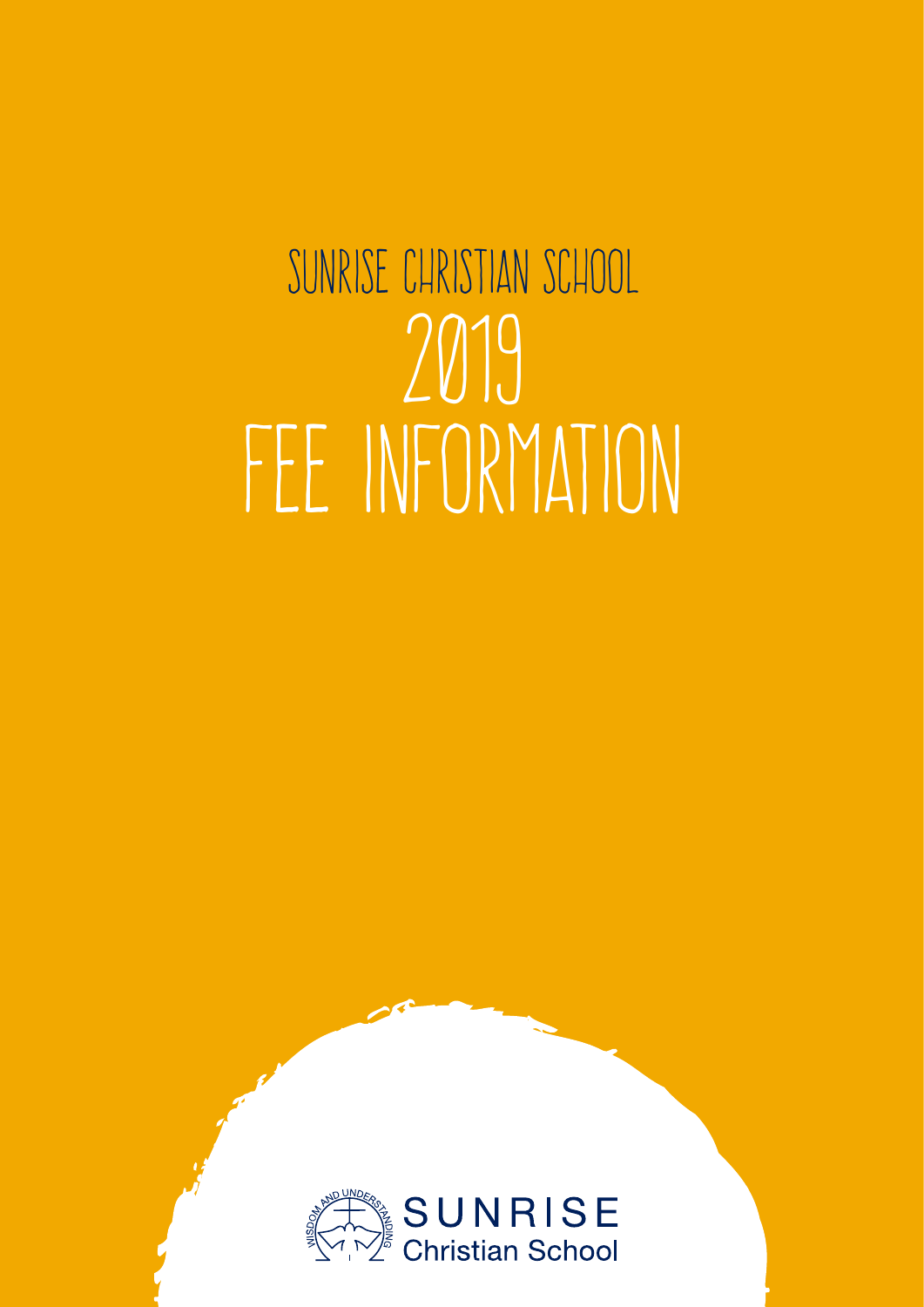### FEE AND BUILDING FUND POLICY 2019

Sunrise Christian School is primarily financed by three sources of income:

- Government Grants
- **Fees from Parents**
- Building Fund Donations

We believe in enabling all families to have a Christian Education if they so desire, therefore we have a Fee Schedule to help those families in low income brackets and those who have several children.

#### **NEW ENROLMENT**

#### Confirmation Fee

There is a \$150 non-refundable confirmation fee required per family. Upon commencing school, the confirmation fee will be deducted by us from your tuition fee balance.

#### **INCOME CONCESSION / FEE REDUCTIONS**

Fee concessions are available to families who consider they cannot meet the payment of full fees and have a combined family income less than \$80,000.

If you were previously approved for school card, or if you are solely dependent on Centrelink benefits, you are strongly encouraged to apply for a fee reduction.

We require that families use combined family income prior to: salary sacrificing, salary packaging, business expenses, investments or allocations to/within trusts.

Proof of Income and documentation stated below is required to receive a reduction in fees charged at this level.

- 2 recent payslips for each working parent
- ATO Notice of Tax assessment for 2017/2018
- Current Centrelink Income Statement (We can obtain your Centrelink Income Statement on your behalf – please contact the School Office or the Finance Office on 8465 6034 to fill in the Centrelink consent form to enable us to do this for you).

If families are unable, or choose not to provide the required proof of income as requested, tuition fees will be charged at the top level until proof of income is received.

#### **PAYMENT OF FEES**

#### via FACTS Management System

#### EXISTING FAMILIES

Your FACTS account will continue with the same payment plan and details. If you are needing to change any information please go into your FACTS account to do this.

If you have any difficulties please call the FACTS customer service team, they will be waiting to take your calls from 9am - 5pm (Monday to Friday) on 1300FACTS1 (or 1300 322 871).

#### **NEW FAMILIES**

The School uses FACTS Management Systems which is a 24/7 tuition and incidental payment solution.

FACTS is online as a self-service portal and provides flexible payment plan with multiple secure payment options and a friendly parent support desk.

Using this solution, your family will be able to setup plans, review history, track payments and manage your own account details, anywhere, anytime from any device.

As part of this process, you will receive an email invitation with details of your login and further instructions on how to setup your account.

During this stage, if you have any questions or difficulties in getting this setup, please contact the experienced and friendly FACTS customer service team, who are based in Melbourne (VIC). They will be waiting to take your calls from 9am - 5pm (Monday to Friday) on 1300FACTS1 (or 1300 322 871).

2 Sunrise Christian School — Fee Information 2019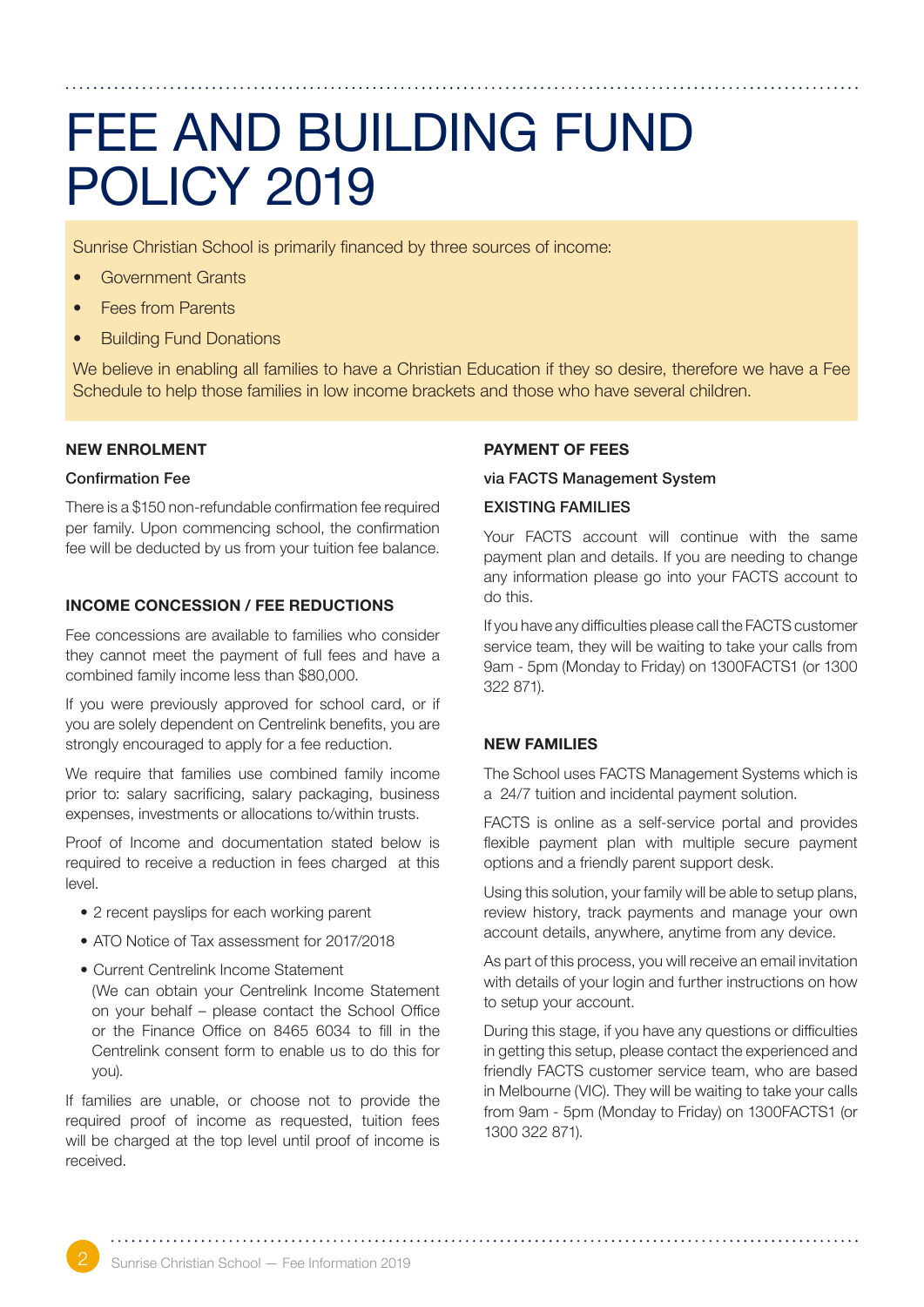Additionally, if you would like the support of Sunrise Christian School in setting up your account, please contact the school office and they will be available to assist you through this process.

If you would like to learn more about the FACTS solution, please visit their website: http://factsmgt.com.au

#### **FEES**

The annual amount for school fees will be billed at the beginning of the year.

All accounts for the year must be finalised by the 30th November 2019.

Parents should contact the Finance Office on 8465 6034 if they cannot fulfil their commitment on time or require any assistance with their payment plans on FACTS.

#### **STUDENT ACCIDENT COVER**

Student accident cover is automatically provided for all students and the cost of the cover is incorporated in the tuition fee. It provides for payments in the event of specified injuries or accidents.

More information can be obtained from the Insurance Broker, AON at www.aon.com.au

#### **SPECIAL CONDITIONS**

- One full term's written notice to the Principal is required when a student intends to leave the School. Failure to give notice will incur one term's school fees in lieu of notice.
- Application to amend fees may be considered if there has been a change in family circumstances or income during the year. This may be done by filling in a Fee Reduction Application form which is available from the Finance Office. Please indicate the date of change. The new fee will be effective from the beginning of the following term.
- Parents that are not eligible for the Fee Reduction relating to income levels but who consider they cannot meet the full payment of fees are encouraged to discuss the matter with the Finance Office. A Fee Reduction Application form is still to be completed, the contents of which will be kept confidential. Forms are available from the Finance Office and applications must be completed by the end of February each year unless financial circumstances change after that date.

- An Administration Charge of \$33 may apply to accounts not paid by the end of the 2nd week of each term to cover administration expenses, unless alternate arrangements have been made. Parents paying by regular payment methods (direct debit) or those that have made arrangements with the Finance Office are exempt.
- FACTS payment options offers parents the ability to change the date of a deduction by a few days, up to 3 times a year if you have a need. If further assistance is required with FACTS payment options at any time, please call the Finance Office on 8465 6034 or email fees@sunrise.sa.edu.au
- By signing the Enrolment Contract, you, as parents, acknowledge that you agree to pay all expenses incurred in pursuing recovery of overdue amounts owing by you, including (but not limited to) legal costs.